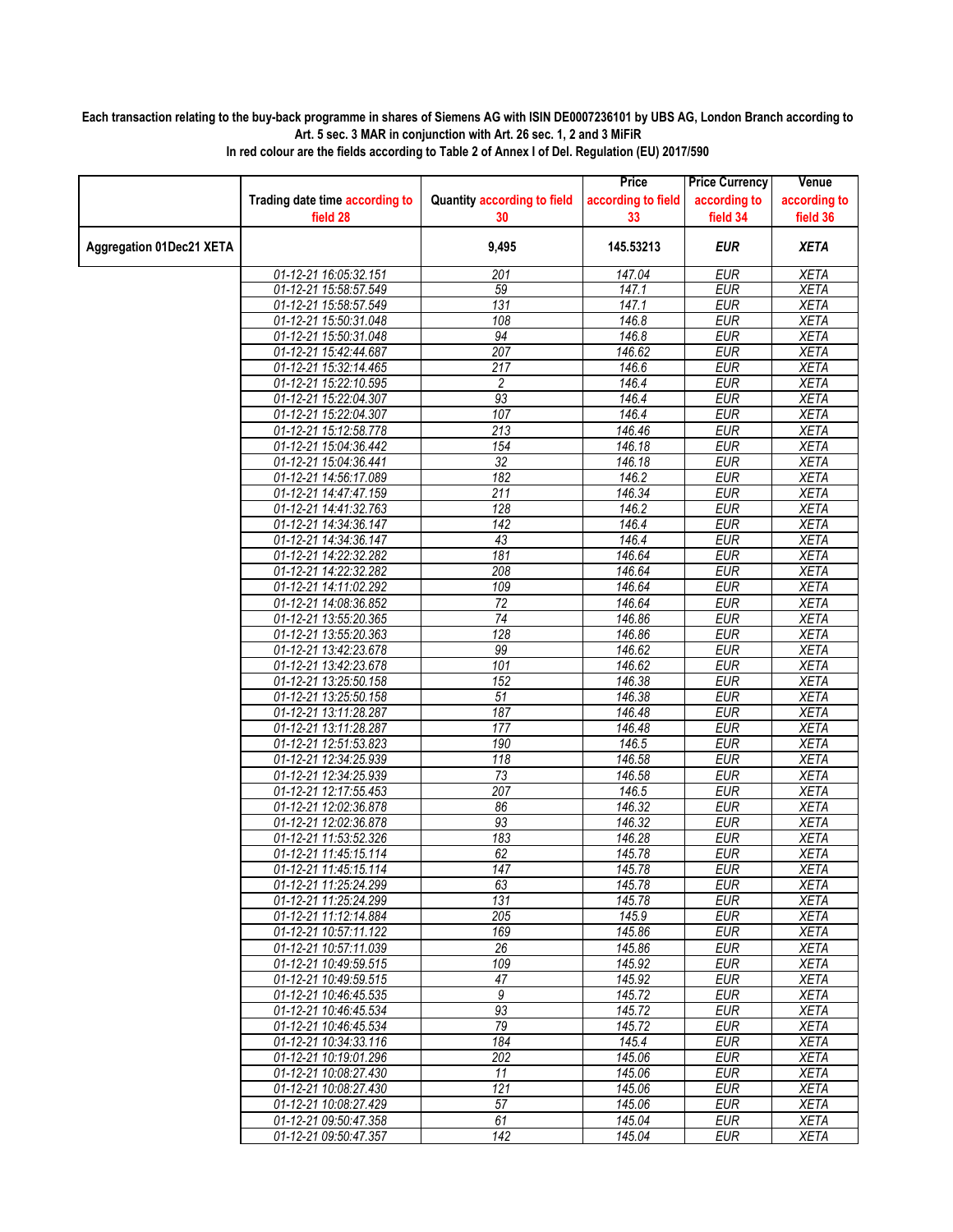| 01-12-21 09:45:58.563 | 96  | 144.92 | EUR        | XETA        |
|-----------------------|-----|--------|------------|-------------|
| 01-12-21 09:45:46.103 | 67  | 144.92 | <b>EUR</b> | XETA        |
| 01-12-21 09:40:09.152 | 214 | 144.94 | EUR        | XETA        |
| 01-12-21 09:32:55.057 | 184 | 144.3  | EUR        | XETA        |
| 01-12-21 09:20:00.799 | 180 | 143.88 | <b>EUR</b> | <b>XETA</b> |
| 01-12-21 09:19:59.656 | 35  | 143.88 | <b>EUR</b> | <b>XETA</b> |
| 01-12-21 09:09:31.462 | 208 | 143.52 | EUR        | XETA        |
| 01-12-21 09:00:12.687 | 116 | 143.88 | <b>EUR</b> | <b>XETA</b> |
| 01-12-21 09:00:12.687 | 100 | 143.88 | <b>EUR</b> | XETA        |
| 01-12-21 08:48:29.312 | 160 | 143.14 | <b>EUR</b> | <b>XETA</b> |
| 01-12-21 08:48:29.311 | 54  | 143.14 | <b>EUR</b> | <b>XETA</b> |
| 01-12-21 08:46:50.651 | 180 | 143.12 | EUR        | XETA        |
| 01-12-21 08:38:57.317 | 210 | 143.12 | EUR        | XETA        |
| 01-12-21 08:33:38.596 | 201 | 143.3  | <b>EUR</b> | <b>XETA</b> |
| 01-12-21 08:26:00.120 | 142 | 143.28 | <b>EUR</b> | XETA        |
| 01-12-21 08:26:00.120 | 38  | 143.28 | <b>EUR</b> | <b>XETA</b> |
| 01-12-21 08:22:22.486 | 113 | 143.72 | EUR        | XETA        |
| 01-12-21 08:22:22.486 | 61  | 143.72 | EUR        | XETA        |
| 01-12-21 08:17:23.905 | 215 | 144.04 | <b>EUR</b> | XETA        |
| 01-12-21 08:05:51.234 | 179 | 143.74 | <b>EUR</b> | <b>XETA</b> |
| 01-12-21 08:05:51.234 | 11  | 143.74 | <b>EUR</b> | XETA        |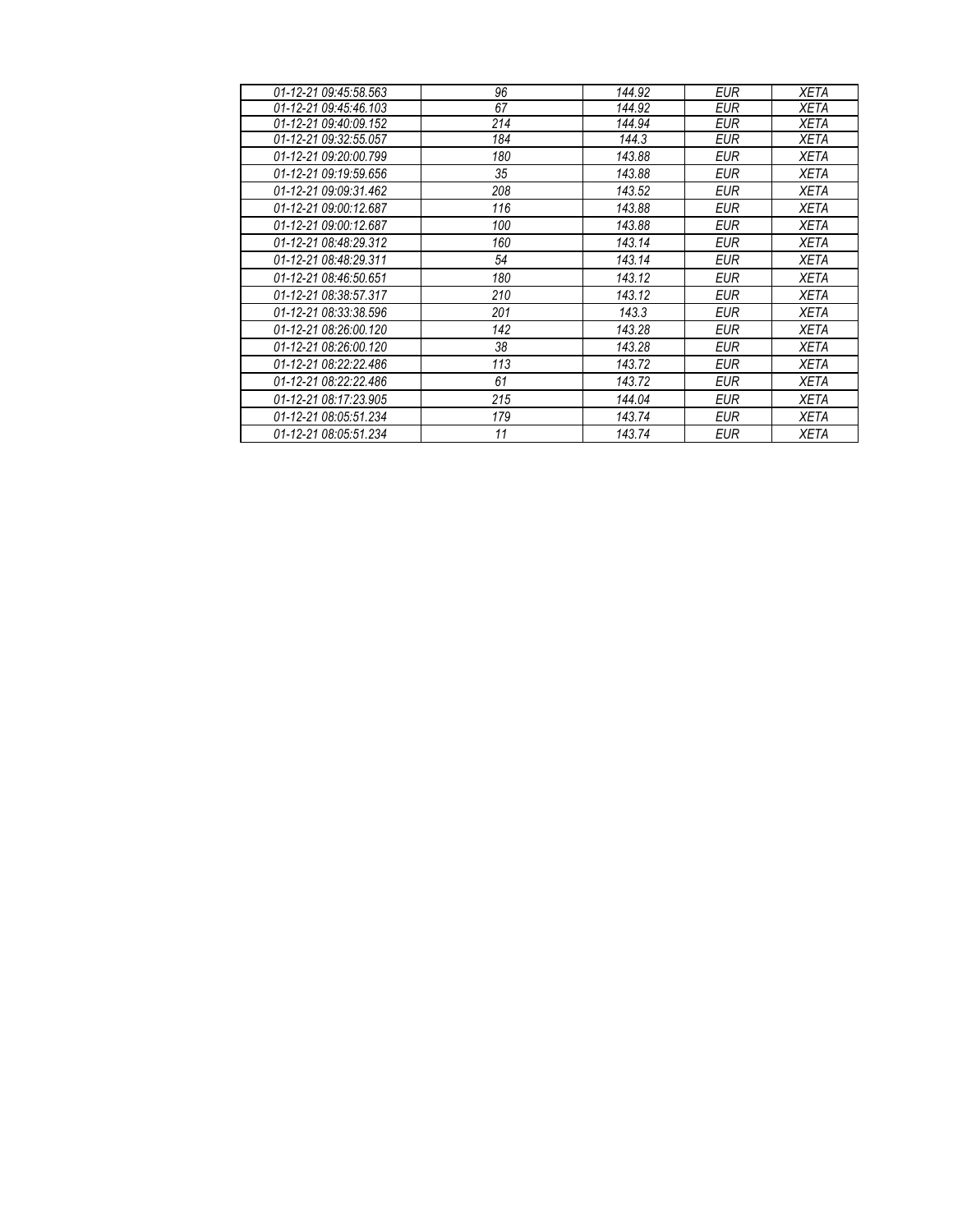**Each order relating to the buy-back programme above according to Art. 5 sec. 3 MAR in conjunction with Art. 25 sec. 1 and 2 MiFiR** 

**In red colour are the fields according to Table 2 of the Annex of Del. Regulation (EU) 2017/580; alternatively you may report the** 

| Date and Time according to field 9 | <b>Segment MIC code</b><br>according to field 16 | <b>Transaction price</b><br>according to field 28 | <b>Price currency according</b><br>to field 29 | <b>Buy-sell indicator</b><br>according to field 32 |
|------------------------------------|--------------------------------------------------|---------------------------------------------------|------------------------------------------------|----------------------------------------------------|
| 01-12-21 16:05:32.151              | <b>XETA</b>                                      | 147.04                                            | <b>EUR</b>                                     | <b>BUY</b>                                         |
| 01-12-21 15:58:57.549              | <b>XETA</b>                                      | 147.1                                             | <b>EUR</b>                                     | <b>BUY</b>                                         |
| 01-12-21 15:58:57.549              | <b>XETA</b>                                      | 147.1                                             | <b>EUR</b>                                     | <b>BUY</b>                                         |
| 01-12-21 15:50:31.048              | <b>XETA</b>                                      | 146.8                                             | <b>EUR</b>                                     | <b>BUY</b>                                         |
| 01-12-21 15:50:31.048              | <b>XETA</b>                                      | $146.\overline{8}$                                | <b>EUR</b>                                     | <b>BUY</b>                                         |
| 01-12-21 15:42:44.687              | <b>XETA</b>                                      | 146.62                                            | <b>EUR</b>                                     | <b>BUY</b>                                         |
| 01-12-21 15:32:14.465              | <b>XETA</b>                                      | 146.6                                             | <b>EUR</b>                                     | <b>BUY</b>                                         |
| 01-12-21 15:22:10.595              | <b>XETA</b>                                      | 146.4                                             | <b>EUR</b>                                     | <b>BUY</b>                                         |
| 01-12-21 15:22:04.307              | <b>XETA</b>                                      | 146.4                                             | <b>EUR</b>                                     | <b>BUY</b>                                         |
| 01-12-21 15:22:04.307              | <b>XETA</b>                                      | 146.4                                             | <b>EUR</b>                                     | <b>BUY</b>                                         |
| 01-12-21 15:12:58.778              | <b>XETA</b>                                      | 146.46                                            | <b>EUR</b>                                     | <b>BUY</b>                                         |
| 01-12-21 15:04:36.442              | <b>XETA</b>                                      | 146.18                                            | <b>EUR</b>                                     | <b>BUY</b>                                         |
| 01-12-21 15:04:36.441              | <b>XETA</b>                                      | 146.18                                            | <b>EUR</b>                                     | <b>BUY</b>                                         |
| 01-12-21 14:56:17.089              | <b>XETA</b>                                      | 146.2                                             | <b>EUR</b>                                     | <b>BUY</b>                                         |
| 01-12-21 14:47:47.159              | <b>XETA</b>                                      | 146.34                                            | <b>EUR</b>                                     | <b>BUY</b>                                         |
| 01-12-21 14:41:32.763              | <b>XETA</b>                                      | 146.2                                             | <b>EUR</b>                                     | <b>BUY</b>                                         |
| 01-12-21 14:34:36.147              | <b>XETA</b>                                      | 146.4                                             | <b>EUR</b>                                     | <b>BUY</b>                                         |
| 01-12-21 14:34:36.147              | <b>XETA</b>                                      | 146.4                                             | <b>EUR</b>                                     | <b>BUY</b>                                         |
| 01-12-21 14:22:32.282              | <b>XETA</b>                                      | 146.64                                            | <b>EUR</b>                                     | <b>BUY</b>                                         |
| 01-12-21 14:22:32.282              | <b>XETA</b>                                      | 146.64                                            | <b>EUR</b>                                     | <b>BUY</b>                                         |
| 01-12-21 14:11:02.292              | <b>XETA</b>                                      | 146.64                                            | <b>EUR</b>                                     | <b>BUY</b>                                         |
| 01-12-21 14:08:36.852              | <b>XETA</b>                                      | 146.64                                            | <b>EUR</b>                                     | <b>BUY</b>                                         |
| 01-12-21 13:55:20.365              | <b>XETA</b>                                      | 146.86                                            | <b>EUR</b>                                     | <b>BUY</b>                                         |
| 01-12-21 13:55:20.363              | <b>XETA</b>                                      | 146.86                                            | <b>EUR</b>                                     | <b>BUY</b>                                         |
| 01-12-21 13:42:23.678              | <b>XETA</b>                                      | 146.62                                            | <b>EUR</b>                                     | <b>BUY</b>                                         |
| 01-12-21 13:42:23.678              | <b>XETA</b>                                      | 146.62                                            | <b>EUR</b>                                     | <b>BUY</b>                                         |
| 01-12-21 13:25:50.158              | <b>XETA</b>                                      | 146.38                                            | <b>EUR</b>                                     | <b>BUY</b>                                         |
| 01-12-21 13:25:50.158              | <b>XETA</b>                                      | 146.38                                            | <b>EUR</b>                                     | <b>BUY</b>                                         |
| 01-12-21 13:11:28.287              | <b>XETA</b>                                      | 146.48                                            | <b>EUR</b>                                     | <b>BUY</b>                                         |
| 01-12-21 13:11:28.287              | <b>XETA</b>                                      | 146.48                                            | <b>EUR</b>                                     | <b>BUY</b>                                         |
| 01-12-21 12:51:53.823              | <b>XETA</b>                                      | 146.5                                             | <b>EUR</b>                                     | <b>BUY</b>                                         |
| 01-12-21 12:34:25.939              | <b>XETA</b>                                      | 146.58                                            | <b>EUR</b>                                     | <b>BUY</b>                                         |
| 01-12-21 12:34:25.939              | <b>XETA</b>                                      | 146.58                                            | <b>EUR</b>                                     | <b>BUY</b>                                         |
| 01-12-21 12:17:55.453              | <b>XETA</b>                                      | 146.5                                             | <b>EUR</b>                                     | <b>BUY</b>                                         |
| 01-12-21 12:02:36.878              | <b>XETA</b>                                      | 146.32                                            | <b>EUR</b>                                     | <b>BUY</b>                                         |
| 01-12-21 12:02:36.878              | <b>XETA</b>                                      | 146.32                                            | <b>EUR</b>                                     | <b>BUY</b>                                         |
| 01-12-21 11:53:52.326              | <b>XETA</b>                                      | 146.28                                            | <b>EUR</b>                                     | <b>BUY</b>                                         |
| 01-12-21 11:45:15.114              | <b>XETA</b>                                      | 145.78                                            | <b>EUR</b>                                     | <b>BUY</b>                                         |
| 01-12-21 11:45:15.114              | <b>XETA</b>                                      | 145.78                                            | <b>EUR</b>                                     | <b>BUY</b>                                         |
| 01-12-21 11:25:24.299              | <b>XETA</b>                                      | 145.78                                            | <b>EUR</b>                                     | <b>BUY</b>                                         |
| 01-12-21 11:25:24.299              | <b>XETA</b>                                      | 145.78                                            | <b>EUR</b>                                     | <b>BUY</b>                                         |
| 01-12-21 11:12:14.884              | <b>XETA</b>                                      | 145.9                                             | <b>EUR</b>                                     | <b>BUY</b>                                         |
| 01-12-21 10:57:11.122              | <b>XETA</b>                                      | 145.86                                            | <b>EUR</b>                                     | <b>BUY</b>                                         |
| 01-12-21 10:57:11.039              | <b>XETA</b>                                      | 145.86                                            | <b>EUR</b>                                     | <b>BUY</b>                                         |
| 01-12-21 10:49:59.515              | <b>XETA</b>                                      | 145.92                                            | <b>EUR</b>                                     | <b>BUY</b>                                         |
| 01-12-21 10:49:59.515              | <b>XETA</b>                                      | 145.92                                            | <b>EUR</b>                                     | <b>BUY</b>                                         |
| 01-12-21 10:46:45.535              | <b>XETA</b>                                      | 145.72                                            | <b>EUR</b>                                     | <b>BUY</b>                                         |
| 01-12-21 10:46:45.534              | <b>XETA</b>                                      | 145.72                                            | <b>EUR</b>                                     | <b>BUY</b>                                         |